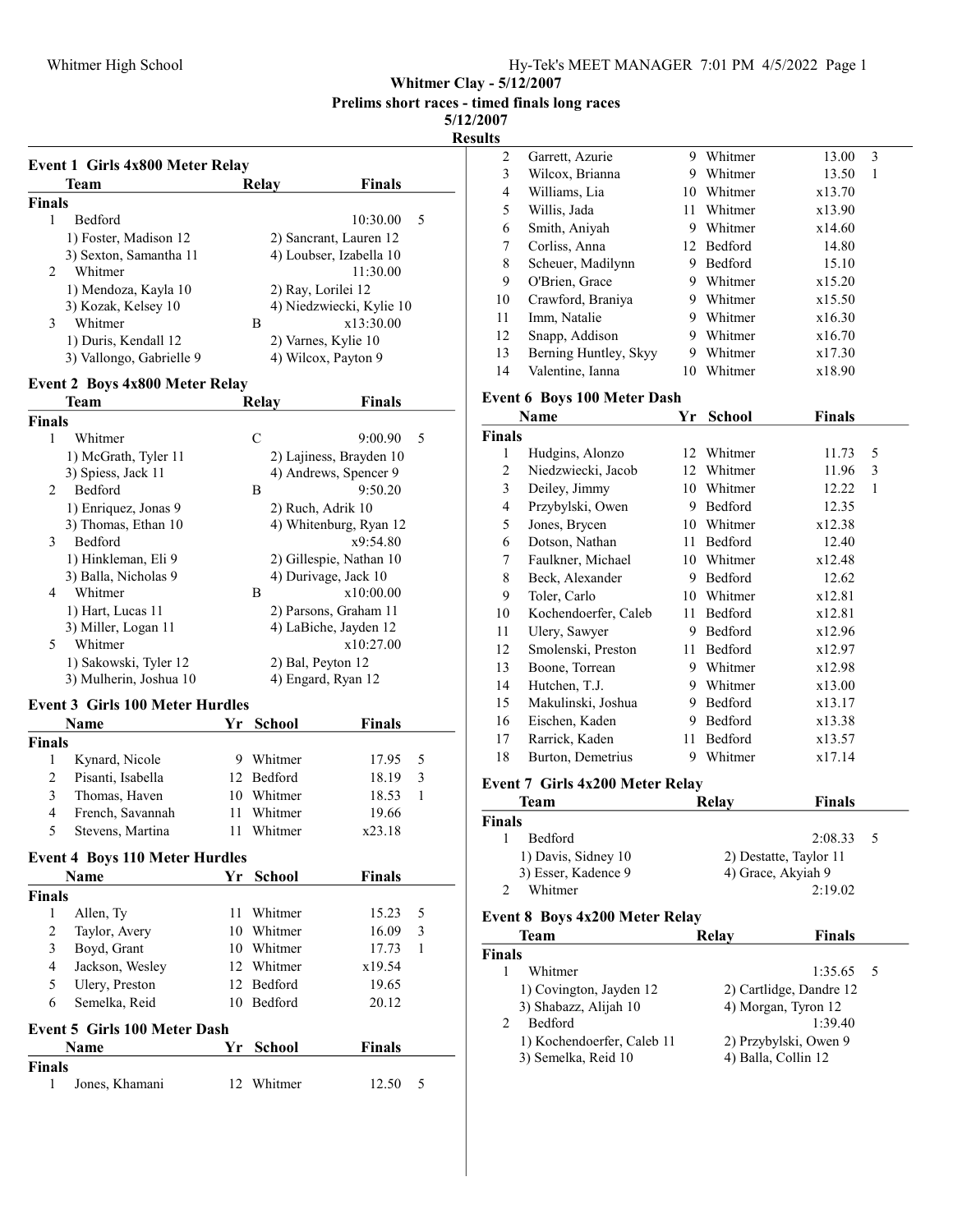Whitmer Clay - 5/12/2007

Prelims short races - timed finals long races

5/12/2007

|                | Event 9 Girls 1600 Meter Run                     |      |                         |                                                |   |
|----------------|--------------------------------------------------|------|-------------------------|------------------------------------------------|---|
|                | Name                                             |      | Yr School               | <b>Finals</b>                                  |   |
| <b>Finals</b>  |                                                  |      |                         |                                                |   |
| 1              | Asselin, Rebekah                                 | 11   | Bedford                 | 5:39.44                                        | 5 |
| 2              | Mendoza, Kayla                                   |      | 10 Whitmer              | 5:57.50                                        | 3 |
| 3              | Kozak, Kelsey                                    |      | 10 Whitmer              | 6:03.52                                        | 1 |
| $\overline{4}$ | Sexton, Samantha                                 | 11-  | Bedford                 | 6:07.19                                        |   |
| 5              | Loubser, Izabella                                |      | 10 Bedford              | 6:11.59                                        |   |
| 6              | Ray, Lorilei                                     |      | 12 Whitmer              | 6:21.70                                        |   |
| 7              | Duris, Kendall                                   |      | 12 Whitmer              | x7:03.85                                       |   |
| 8              | Varnes, Kylie                                    |      | 10 Whitmer              | x7:10.04                                       |   |
| 9              | Haaser, Arianna                                  | 9    | <b>Bedford</b>          | x7:17.13                                       |   |
|                | Event 10 Boys 1600 Meter Run                     |      |                         |                                                |   |
|                | Name                                             | Yr   | <b>School</b>           | <b>Finals</b>                                  |   |
| <b>Finals</b>  |                                                  |      |                         |                                                |   |
| 1              | Ortiz, Alexander                                 |      | 12 Bedford              | 4:46.66                                        | 5 |
| 2              | Ortiz, Aidan                                     | 9.   | Bedford                 | 5:14.48                                        | 3 |
| 3              | Ruch, Adrik                                      |      | 10 Bedford              | 5:15.01                                        | 1 |
| 4              | Hart, Lucas                                      | 11   | Whitmer                 | 5:35.40                                        |   |
| 5              | Dekoeyer, Kaleb                                  |      | 9 Bedford               | x5:37.50                                       |   |
| 6              | Lajiness, Brayden                                |      | 10 Whitmer              | 5:43.34                                        |   |
| 7              | LaBiche, Jayden                                  |      | 12 Whitmer              | 5:44.10                                        |   |
| 8              | Enriquez, Jonas                                  |      | 9 Bedford               | x5:50.75                                       |   |
| 9              | Miller, Logan                                    |      | 11 Whitmer              | x6:00.48                                       |   |
| 10             | Parsons, Graham                                  | 11 - | Whitmer                 | x6:00.65                                       |   |
| 11             | Thomas, Ethan                                    |      | 10 Bedford              | x6:03.30                                       |   |
| 12             | McGrath, Tyler                                   | 11 - | Whitmer                 | x6:04.11                                       |   |
| 13             | Myers, Gage                                      |      | 10 Bedford              | x6:08.55                                       |   |
| 14             | Kaiser, Vance                                    |      | 9 Whitmer               | x6:31.41                                       |   |
| 15             | McCormick, Timothy                               | 10   | Bedford                 | x7:30.96                                       |   |
| 16             | Swisher, Myles                                   |      | 10 Whitmer              | x7:44.88                                       |   |
|                | Event 11 Girls 4x100 Meter Relay                 |      |                         |                                                |   |
|                | Team                                             |      | Relay                   | <b>Finals</b>                                  |   |
| <b>Finals</b>  |                                                  |      |                         |                                                |   |
| 1              | Whitmer                                          |      |                         | 54.79                                          | 5 |
|                | 1) Garrett, Azurie 9                             |      |                         | 2) Wilcox, Brianna 9                           |   |
|                | 3) Williams, Lia 10                              |      |                         | 4) Cooper, Adrianna 10                         |   |
| 2              | Bedford                                          |      |                         | 58.39                                          |   |
|                | 1) Corliss, Anna 12                              |      | 2) Pisanti, Isabella 12 |                                                |   |
|                | 3) Moussaed, Jaden 9                             |      | 4) Collins, Sidney 10   |                                                |   |
| 3              | Bedford                                          |      | B                       | x1:12.61                                       |   |
|                | 1) Legeza, Veda 12                               |      |                         | 2) Keith, Krista 12                            |   |
|                | 3) Santiago, Jaime 12                            |      |                         | 4) Simon, August 12                            |   |
|                | <b>Event 12 Boys 4x100 Meter Relay</b>           |      |                         |                                                |   |
|                | Team                                             |      | <b>Relay</b>            | <b>Finals</b>                                  |   |
| <b>Finals</b>  |                                                  |      |                         |                                                |   |
|                | Whitmer                                          |      |                         | 46.66                                          | 5 |
| 1              |                                                  |      |                         |                                                |   |
|                | 1) Covington, Jayden 12<br>3) Shabazz, Alijah 10 |      |                         | 2) Cartlidge, Dandre 12<br>4) Morgan, Tyron 12 |   |

| $\overline{2}$ |                                         |    |                      |                      |              |
|----------------|-----------------------------------------|----|----------------------|----------------------|--------------|
|                | Bedford                                 |    |                      | 48.52                |              |
|                | 1) Kochendoerfer, Caleb 11              |    |                      | 2) Semelka, Reid 10  |              |
|                | 3) Beck, Alexander 9                    |    |                      | 4) Dotson, Nathan 11 |              |
|                | <b>Event 13 Girls 400 Meter Dash</b>    |    |                      |                      |              |
|                | Name                                    | Yr | <b>School</b>        | <b>Finals</b>        |              |
| <b>Finals</b>  |                                         |    |                      |                      |              |
| 1              | Foster, Madison                         |    | 12 Bedford           | 1:05.00              | 5            |
| $\overline{2}$ | Robinson, Adelle                        |    | 9 Bedford            | 1:08.27              | 3            |
| 3              | Sancrant, Lauren                        |    | 12 Bedford           | 1:08.47              | 1            |
| 4              | Duvall, Madison                         |    | 9 Whitmer            | 1:14.33              |              |
| 5              | Collins, Sidney                         |    | 10 Bedford           | x1:19.21             |              |
| 6              | Wilcox, Payton                          |    | 9 Whitmer            | 1:40.08              |              |
|                | <b>Event 14 Boys 400 Meter Dash</b>     |    |                      |                      |              |
|                | <b>Name</b>                             |    | Yr School            | Finals               |              |
| <b>Finals</b>  |                                         |    |                      |                      |              |
| 1              | Przybylski, Miles                       |    | 12 Bedford           | 53.59                | 5            |
| 2              | Durivage, Jack                          |    | 10 Bedford           | 56.91                | 3            |
| 3              | Balla, Collin                           |    | 12 Bedford           | 58.91                | 1            |
|                | <b>Event 15 Girls 300 Meter Hurdles</b> |    |                      |                      |              |
|                | Name                                    |    | Yr School            | <b>Finals</b>        |              |
| <b>Finals</b>  |                                         |    |                      |                      |              |
| 1              | Garrett, Azurie                         |    | 9 Whitmer            | 50.16                | 5            |
| $\overline{2}$ | Kynard, Nicole                          |    | 9 Whitmer            | 54.49                | 3            |
| 3              | Stevens, Martina                        |    | 11 Whitmer           | 55.79                | 1            |
| 4              | French, Savannah                        |    | 11 Whitmer           | x56.16               |              |
| 5              | Baidel, Liberty                         |    | 10 Whitmer           | x56.67               |              |
| 6              | Thomas, Haven                           |    | 10 Whitmer           | x1:07.77             |              |
|                |                                         |    |                      |                      |              |
|                |                                         |    |                      |                      |              |
|                | <b>Event 16 Boys 300 Meter Hurdles</b>  |    |                      |                      |              |
|                | <b>Name</b>                             |    | Yr School            | <b>Finals</b>        |              |
| <b>Finals</b>  |                                         |    |                      |                      |              |
| 1              | Allen, Ty                               |    | 11 Whitmer           | 42.31                | 5            |
| $\overline{2}$ | Taylor, Avery                           |    | 10 Whitmer           | 42.43                | 3            |
| 3              | Ulery, Sawyer                           |    | 9 Bedford            | 46.75                | $\mathbf{1}$ |
| $\overline{4}$ | Ulery, Preston                          |    | 12 Bedford           | 47.06                |              |
| 5              | Jackson, Wesley                         |    | 12 Whitmer           | 51.43                |              |
|                | Event 19 Girls 200 Meter Dash           |    |                      |                      |              |
|                | Name                                    | Yr | School               | <b>Finals</b>        |              |
| <b>Finals</b>  |                                         |    |                      |                      |              |
| 1              | Jones, Khamani                          |    | 12 Whitmer           | 26.14                | 5            |
| $\overline{2}$ | Pisanti, Isabella                       |    | 12 Bedford           | 28.85                | 3            |
| 3              | Williams, Lia                           |    | 10 Whitmer           | 29.01                | 1            |
| 4              | Wilcox, Brianna                         |    | 9 Whitmer            | 29.34                |              |
| 5              | Cooper, Adrianna                        |    | 10 Whitmer           | x30.09               |              |
| 6              | Davis, Sidney                           |    | 10 Bedford           | 30.62                |              |
| 7              | Smith, Aniyah                           |    | 9 Whitmer            | x30.63               |              |
| 8              | Willis, Jada                            |    | 11 Whitmer           | x30.64               |              |
| 9              | Esser, Kadence                          |    | 9 Bedford            | 30.70                |              |
| 10             | Destatte, Taylor                        |    | 11 Bedford           | x31.80               |              |
| 11             | Scheuer, Madilynn                       |    | 9 Bedford            | x32.81               |              |
| 12<br>13       | Grace, Akyiah<br>Valentine, Ianna       | 10 | 9 Bedford<br>Whitmer | x33.62<br>x33.82     |              |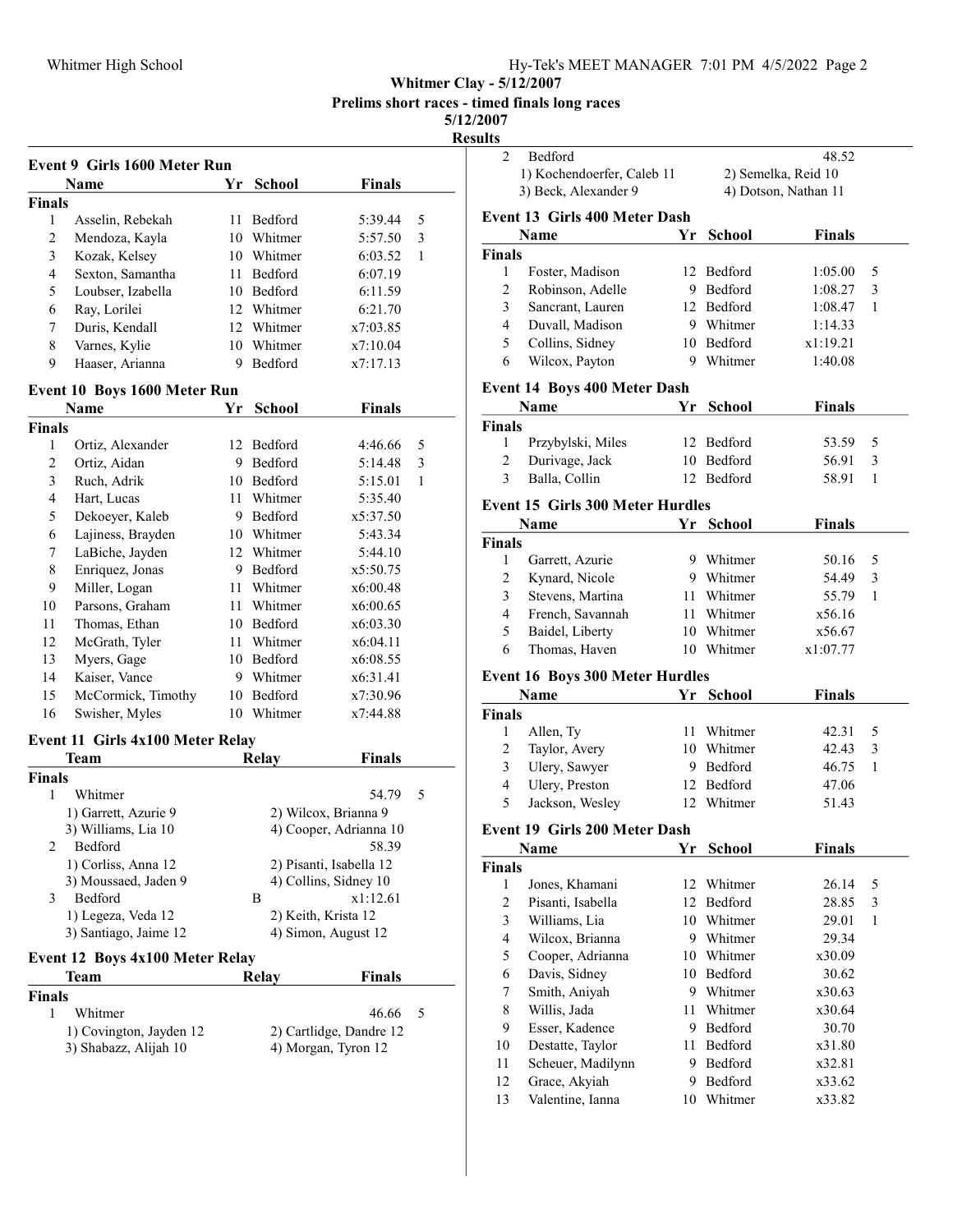Finals ... (Event 19 Girls 200 Meter Dash)

| Hy-Tek's MEET MANAGER 7:01 PM 4/5/2022 Page 3 |  |  |  |  |  |  |
|-----------------------------------------------|--|--|--|--|--|--|
|-----------------------------------------------|--|--|--|--|--|--|

Whitmer Clay - 5/12/2007

Prelims short races - timed finals long races

5/12/2007 Resul

| <b>Name</b>             |                                             | Yr | <b>School</b> | <b>Finals</b>                              |   |
|-------------------------|---------------------------------------------|----|---------------|--------------------------------------------|---|
| 14                      | Washington, Arionna                         | 9  | Whitmer       | x37.15                                     |   |
|                         | <b>Event 20 Boys 200 Meter Dash</b>         |    |               |                                            |   |
|                         | Name                                        | Yr | School        | <b>Finals</b>                              |   |
| <b>Finals</b>           |                                             |    |               |                                            |   |
| 1                       | Moore, Donte                                | 11 | Whitmer       | 24.65                                      | 5 |
| $\overline{c}$          | Deiley, Jimmy                               |    | 10 Whitmer    | 25.02                                      | 3 |
| $\mathfrak{Z}$          | Jones, Brycen                               |    | 10 Whitmer    | 25.44                                      | 1 |
| 4                       | Faulkner, Michael                           |    | 10 Whitmer    | x25.52                                     |   |
| 5                       | Semelka, Reid                               |    | 10 Bedford    | 25.68                                      |   |
| 6                       | Beck, Alexander                             |    | 9 Bedford     | 25.79                                      |   |
| 7                       | Crawford, Taron                             | 11 | Whitmer       | x26.00                                     |   |
| 8                       | Toler, Carlo                                |    | 10 Whitmer    | x26.20                                     |   |
| 9                       | Smolenski, Preston                          | 11 | Bedford       | 26.69                                      |   |
| 10                      | Boone, Torrean                              |    | 9 Whitmer     | x26.72                                     |   |
| 11                      | Rarrick, Kaden                              |    | 11 Bedford    | x27.58                                     |   |
| 12                      | Eischen, Kaden                              |    | 9 Bedford     | x27.60                                     |   |
| 13                      | Stalhood, Tyler                             |    | 10 Whitmer    | x27.99                                     |   |
| 14                      | Burton, Demetrius                           |    | 9 Whitmer     | x37.49                                     |   |
|                         |                                             |    |               |                                            |   |
|                         | Event 23 Girls 4x400 Meter Relay            |    |               |                                            |   |
|                         | Team                                        |    | <b>Relay</b>  | <b>Finals</b>                              |   |
| <b>Finals</b>           |                                             |    |               |                                            |   |
| 1                       | Bedford                                     |    |               | 4:33.46                                    | 5 |
|                         | 1) Asselin, Rebekah 11                      |    |               | 2) Foster, Madison 12                      |   |
|                         | 3) Robinson, Adelle 9<br>Whitmer            |    |               | 4) Sancrant, Lauren 12                     |   |
| 2                       |                                             |    |               | 5:20.63                                    |   |
|                         | 1) Duvall, Madison 9<br>3) Snapp, Addison 9 |    |               | 2) Dearsman, Molly 10<br>4) Imm, Natalie 9 |   |
|                         |                                             |    |               |                                            |   |
|                         | <b>Event 25 Girls Discus Throw</b>          |    |               |                                            |   |
|                         | Name                                        | Yr | <b>School</b> | Finals                                     |   |
| Finals                  |                                             |    |               |                                            |   |
| 1                       | Lanzi, Claire                               |    | 12 Whitmer    | 123-06.50                                  | 5 |
| 2                       | Legeza, Veda                                | 12 | Bedford       | 89-11                                      | 3 |
| 3                       | Santiago, Jaime                             |    | 12 Bedford    | 86-09                                      | 1 |
| 4                       | Shoup, Jada                                 |    | 10 Whitmer    | 84-02                                      |   |
| 5                       | Simon, August                               |    | 12 Bedford    | 80-07.25                                   |   |
| 6                       | Schwartz, Alexis                            |    | 9 Whitmer     | 67-03                                      |   |
| $\boldsymbol{7}$        | Wilburn, Grace                              |    | 9 Whitmer     | x58-09                                     |   |
| 8                       | Moore, Bailey                               | 11 | Bedford       | x55-04.50                                  |   |
| 9                       | Welch, Madison                              | 9  | Whitmer       | x52-07                                     |   |
| 10                      | Ridley, Caleena                             | 10 | Whitmer       | x52-01.50                                  |   |
| 11                      | Keith, Krista                               | 12 | Bedford       | x50-05.50                                  |   |
|                         | <b>Event 26 Boys Discus Throw</b>           |    |               |                                            |   |
|                         | Name                                        | Yr | <b>School</b> | <b>Finals</b>                              |   |
| <b>Finals</b>           |                                             |    |               |                                            |   |
| 1                       | Keller, Bryce                               | 12 | Whitmer       | 130-06                                     | 5 |
| $\overline{c}$          | Shultz, Mason                               | 10 | Bedford       | 123-09                                     | 3 |
| $\mathfrak{Z}$          | Travis, Samuel                              | 12 | Bedford       | 121-07                                     | 1 |
| $\overline{\mathbf{4}}$ | Olszewski, Landon                           | 10 | Whitmer       | 121-04                                     |   |
| 5                       | Frank, Landen                               | 9  | Whitmer       | 115-03                                     |   |
|                         |                                             |    |               |                                            |   |

| sults          |                                 |    |               |               |                |
|----------------|---------------------------------|----|---------------|---------------|----------------|
| 6              | Cleghorn, Jacob                 | 11 | Whitmer       | x114-01       |                |
| 7              | Spoonmore, Brendan              |    | 12 Bedford    | 101-02        |                |
| 8              | Obrien, Michael                 | 10 | Whitmer       | x95-01        |                |
| 9              | Benjamin, Logan                 |    | 10 Bedford    | x84-04        |                |
| 10             | Makulinski, Joshua              | 9  | Bedford       | x64-08        |                |
|                | <b>Event 27 Girls High Jump</b> |    |               |               |                |
|                | Name                            | Yr | School        | <b>Finals</b> |                |
| <b>Finals</b>  |                                 |    |               |               |                |
| 1              | Thomas, Haven                   | 10 | Whitmer       | 4-06.00       | 5              |
| $\mathbf{2}$   | Kynard, Nicole                  |    | 9 Whitmer     | 4-04.25       | 2              |
| $\mathbf{2}$   | Stevens, Martina                |    | 11 Whitmer    | 4-04.25       | $\overline{c}$ |
| 4              | Cooper, Adrianna                |    | 10 Whitmer    | x4-04.00      |                |
| 5              | Esser, Kadence                  |    | 9 Bedford     | 4-02.00       |                |
| 6              | Destatte, Taylor                | 11 | Bedford       | 4-00.00       |                |
|                | <b>Event 28 Boys High Jump</b>  |    |               |               |                |
|                | Name                            | Υr | <b>School</b> | <b>Finals</b> |                |
| <b>Finals</b>  |                                 |    |               |               |                |
| 1              | Niedzwiecki, Jacob              |    | 12 Whitmer    | 5-06.25       | 5              |
| 2              | Balla, Collin                   |    | 12 Bedford    | 5-06.00       | 3              |
| 3              | Frank, Logan                    |    | 10 Whitmer    | 5-02.50       | 1              |
| 4              | Cartlidge, Dandre               |    | 12 Whitmer    | 5-02.25       |                |
| 5              | Fisher, Tony                    |    | 12 Whitmer    | x5-02.00      |                |
| 6              | Frank, Landen                   |    | 9 Whitmer     | $x5-00.50$    |                |
| 7              | Balla, Nicholas                 |    | 9 Bedford     | 5-00.25       |                |
| 8              | Hutchen, T.J.                   |    | 9 Whitmer     | x5-00.00      |                |
| ---            | Andrews, Spencer                |    | 9 Whitmer     | NΗ            |                |
| ---            | Ulery, Sawyer                   |    | 9 Bedford     | NΗ            |                |
| ---            | Parker, Dorian                  |    | 9 Whitmer     | NΗ            |                |
| ---            | Enriquez, Jonas                 |    | 9 Bedford     | NΗ            |                |
| ---            | Tillman, Joe                    |    | 9 Whitmer     | NΗ            |                |
| $---$          | Boone, Torrean                  | 9  | Whitmer       | NΗ            |                |
|                | <b>Event 29 Girls Long Jump</b> |    |               |               |                |
|                | <b>Name</b>                     | Yr | School        | <b>Finals</b> |                |
| <b>Finals</b>  |                                 |    |               |               |                |
| 1              | Stevens, Martina                | 11 | Whitmer       | 15-09.50      | 5              |
| 2              | Thomas, Haven                   | 10 | Whitmer       | 14-11.00      | 3              |
| $\mathfrak{Z}$ | Collins, Sidney                 |    | 10 Bedford    | 12-09.50      | $\mathbf{1}$   |
| 4              | Jones, Khamani                  | 12 | Whitmer       | 12-03.00      |                |
| 5              | Davis, Sidney                   | 10 | Bedford       | 10-09.00      |                |
| ---            | Grace, Akyiah                   | 9  | Bedford       | <b>FOUL</b>   |                |
|                | <b>Event 30 Boys Long Jump</b>  |    |               |               |                |
|                | Name                            | Yr | <b>School</b> | <b>Finals</b> |                |
| <b>Finals</b>  |                                 |    |               |               |                |
| $\mathbf{1}$   | Frank, Logan                    |    | 10 Whitmer    | 20-01.00      | 5              |
| 2              | Moore, Donte                    | 11 | Whitmer       | 19-06.50      | 3              |
| 3              | Parker, Dorian                  | 9. | Whitmer       | 18-09.00      | 1              |
| 4              | Shabazz, Alijah                 |    | 10 Whitmer    | x18-05.00     |                |
| 5              | Covington, Jayden               |    | 12 Whitmer    | x17-11.00     |                |
| 6              | Tillman, Joe                    | 9. | Whitmer       | x17-02.50     |                |
| 7              | Przybylski, Owen                | 9. | Bedford       | 17-02.00      |                |
| 8              | Toler, Carlo                    | 10 | Whitmer       | x16-09.50     |                |
|                |                                 |    |               |               |                |